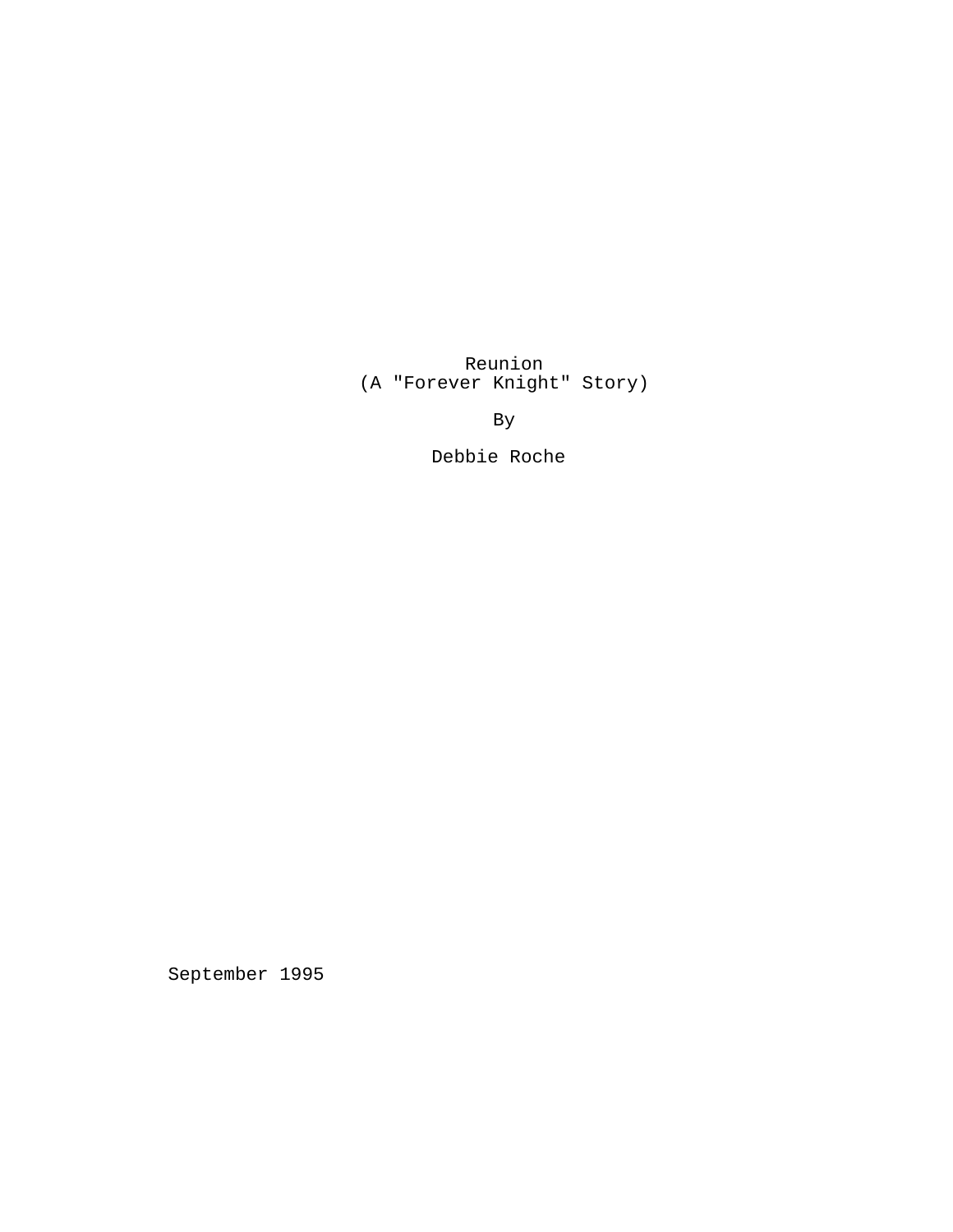EXT: KNIGHT'S WAREHOUSE - GARAGE (DAY 1: 4:00AM)

The Caddy pulls into the garage.

CUT TO:

## INT: KNIGHT'S WAREHOUSE (LIVING ROOM)

FOCUS on elevator door. It can be heard coming up. It stops and the door opens. KNIGHT enters the room and sees a woman standing there. He lets the door close.

> DEBORAH Hello Nicholas. It's been a while.

She flies over and lands in front of him.

KNIGHT

How'd you...

She kisses him.

DEBORAH I ran into Merlin in New York last week. I asked about you, and he told me you were here.

She wraps her arms around his neck.

DEBORAH I hope you don't mind my...

She kisses his neck.

DEBORAH ...letting myself in?

KNIGHT No, I don't mind. It's just...

DEBORAH It's just what, Nicholas?

She looks him in eye. He returns the stare.

DEBORAH Aren't you glad to see me?

He grabs her and passionately kisses her. After a few seconds, he releases her.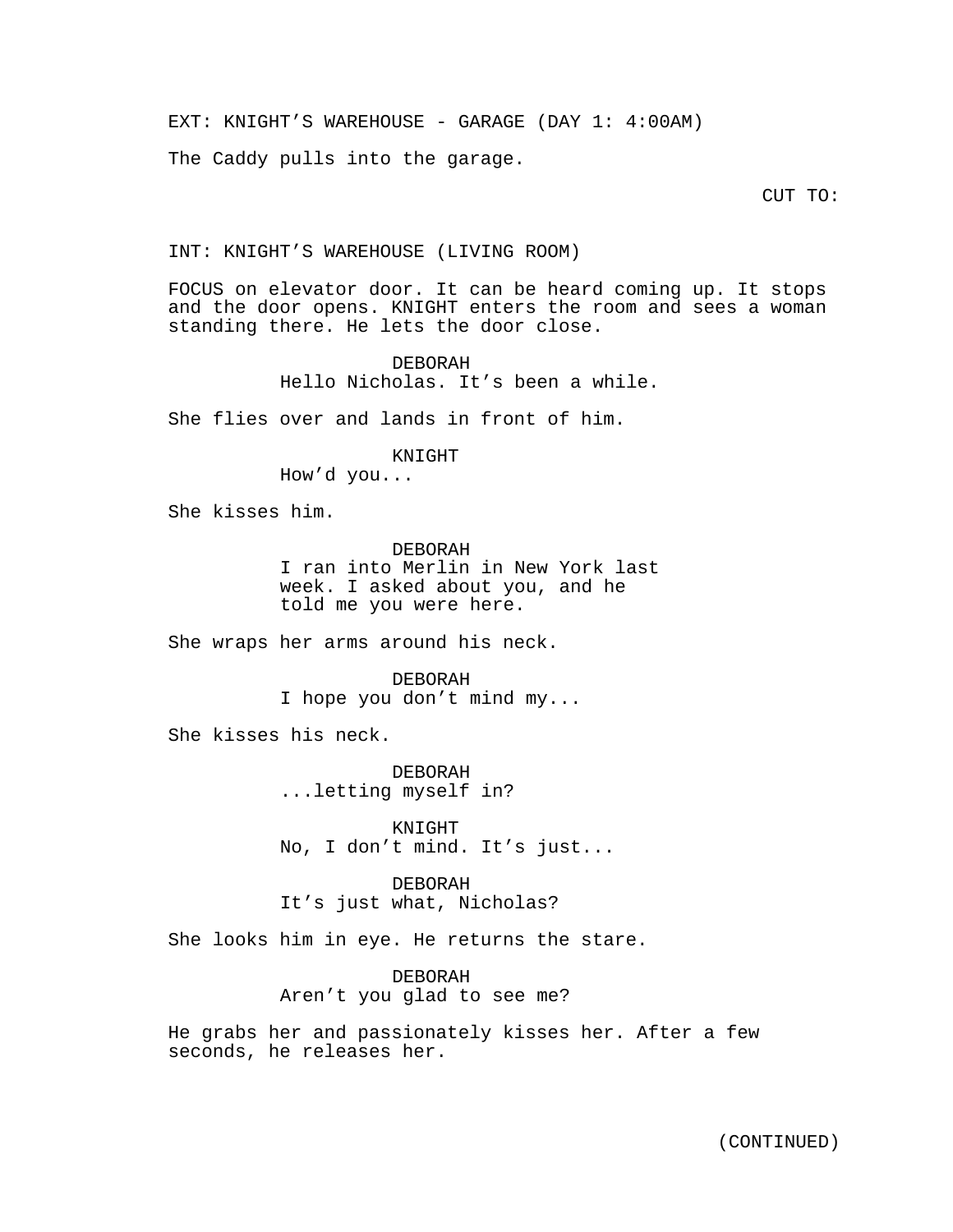KNIGHT Of course I am. You know that.

He kisses her neck.

DEBORAH Oh, Nick. I've missed you so much.

KNIGHT I've missed you too. What's it been? 20 years?

DEBORAH

25.

She flies to top of stairs, opens her arms, and invites him up.

> DEBORAH Come Nick. Let's be together like we used to be.

He looks up at her and flies up. He lands in front of her and kisses her. He embraces her, sweeps her up, and takes her into the bedroom.

CONTINUE TO:

#### INT: BEDROOM

He lays her on the bed and then joins her. She rolls over and starts kissing his neck while undoing his shirt. Once his shirt is open, they roll again. She removes his shirt, then removes hers while kissing her neck & throat.

#### DEBORAH

Oh, Nick.

He looks at her. Their eyes have changed. They kiss. He releases her and goes for her throat. His tongue goes up her throat and his fangs show. She nuzzles his neck, and he plunges his fangs into hers. She responds by plunging hers into his.

JUMP TO: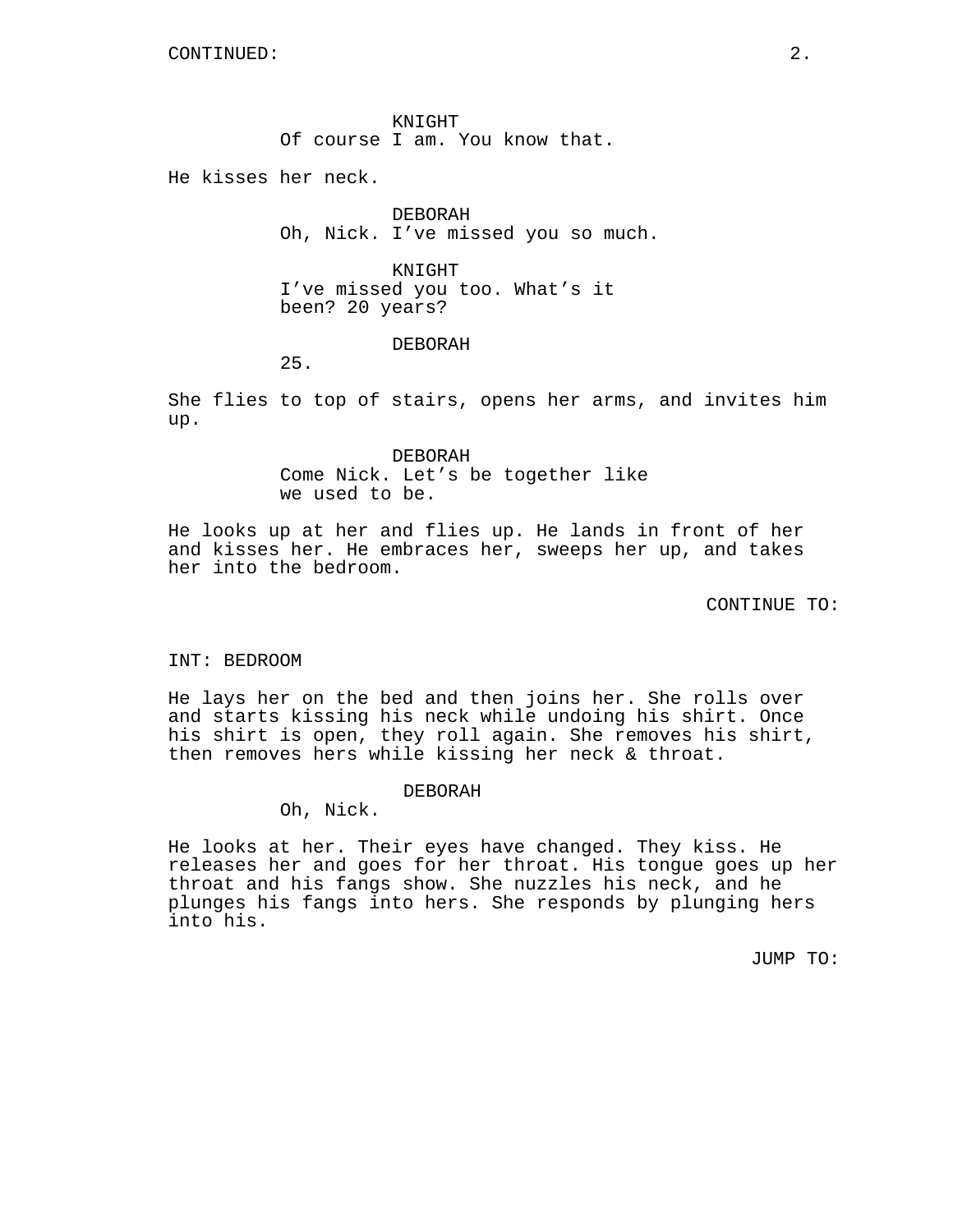KNIGHT enters. SCHANKE is at his desk reading a file. KNIGHT sits at his desk.

> KNIGHT Whatcha reading?

SCHANKE Just going over last night's slaying.

**KNIGHT** Frankie Conner?

SCHANKE nods.

KNIGHT Find anything new?

SCHANKE No. You turn up anything at the Plant?

#### KNIGHT

Nothing.

NATALIE walks over with a file in her hands.

NATALIE Got another one for you guys.

## SCHANKE

What?

NATALIE drops the file on KNIGHT's desk.

NATALIE Andrew Clark. He was killed around 9:00 pm tonight. Same MO as last night's slaying.

KNIGHT Great. Just what this city needs. Another serial killer.

SCHANKE The press is gonna have a field day when they find out.

KNIGHT If they find out.

KNIGHT picks up phone and calls NORMA.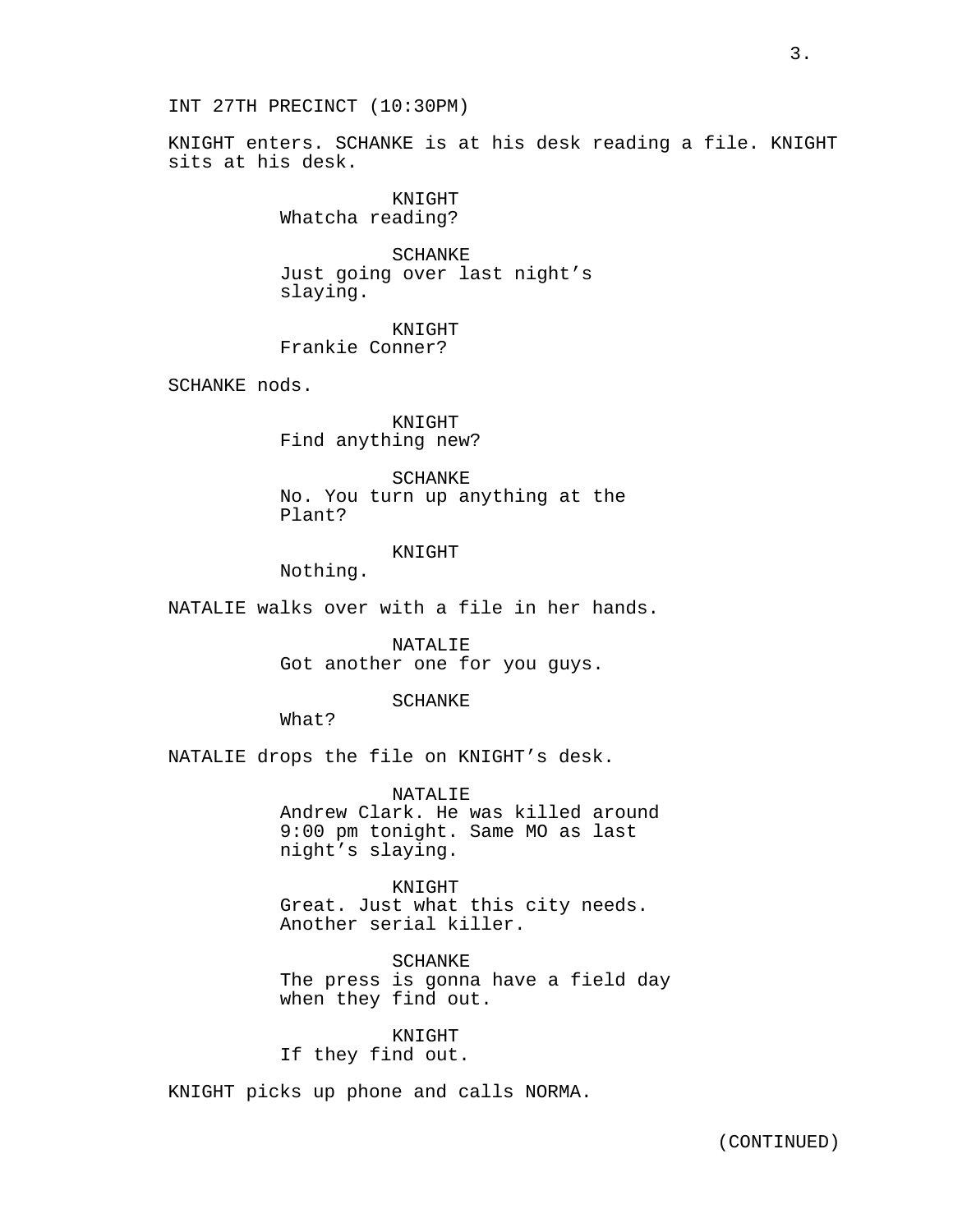KNIGHT

Norma, Nick. Do me a favor? Run the MO on the Conner case through the computer and see if it matches any outstandings.

Momentary pause.

KNIGHT

Thanks.

KNIGHT hangs up the phone.

JUMP TO:

INT: THE RAVEN (11:00PM)

DEBORAH enters and sees JANETTE. She goes over to her.

DEBORAH

Janette?

JANETTE

Oui.

JANETTE turns around.

JANETTE

Deborah!

JANETTE gives her a hug.

DEBORAH

Nice club.

JANETTE Thanks. Can I get you something to drink?

DEBORAH Sure. Thanks.

JANETTE motions her bartender to bring the bottle over and another glass.

> JANETTE How long are you in town for?

DEBORAH Not sure yet.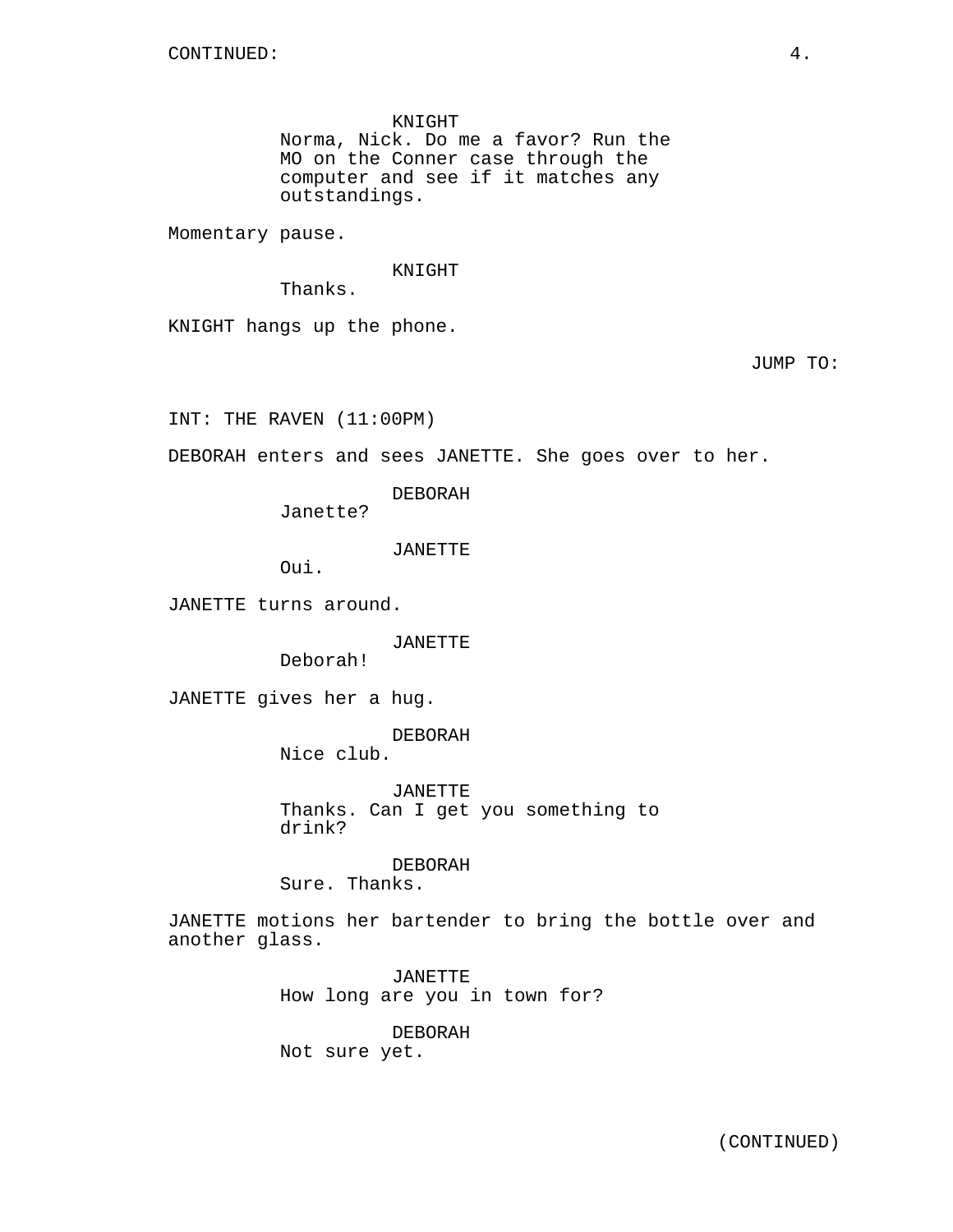The bartender approaches the table, puts a glass in front of DEBORAH and fills it up. He then re-fills JANETTE's glass and places the bottle on the table and walks away. JANETTE and DEBORAH each take a drink from their glass.

> JANETTE So, where are you staying?

> > DEBORAH

Nick's.

JANETTE looks at her with a raised eyebrow.

JANETTE

Nick's?

## DEBORAH

Yep.

JANETTE I thought you two had a major fight 50 years ago and...

DEBORAH We did. (beat) We made up 25 years ago.

DEBORAH smiles. JANETTE just looks at her.

#### JUMP TO:

INT: 27TH PRECINCT (11:30PM)

NORMA walks over to KNIGHT and hands him a print-out.

NORMA Here's that information you wanted, Nick.

KNIGHT flashes her a smiles as he takes the print-out from her.

## KNIGHT Thanks Norma.

NORMA exits. KNIGHT reads the print-out.

SCHANKE Well? Anything?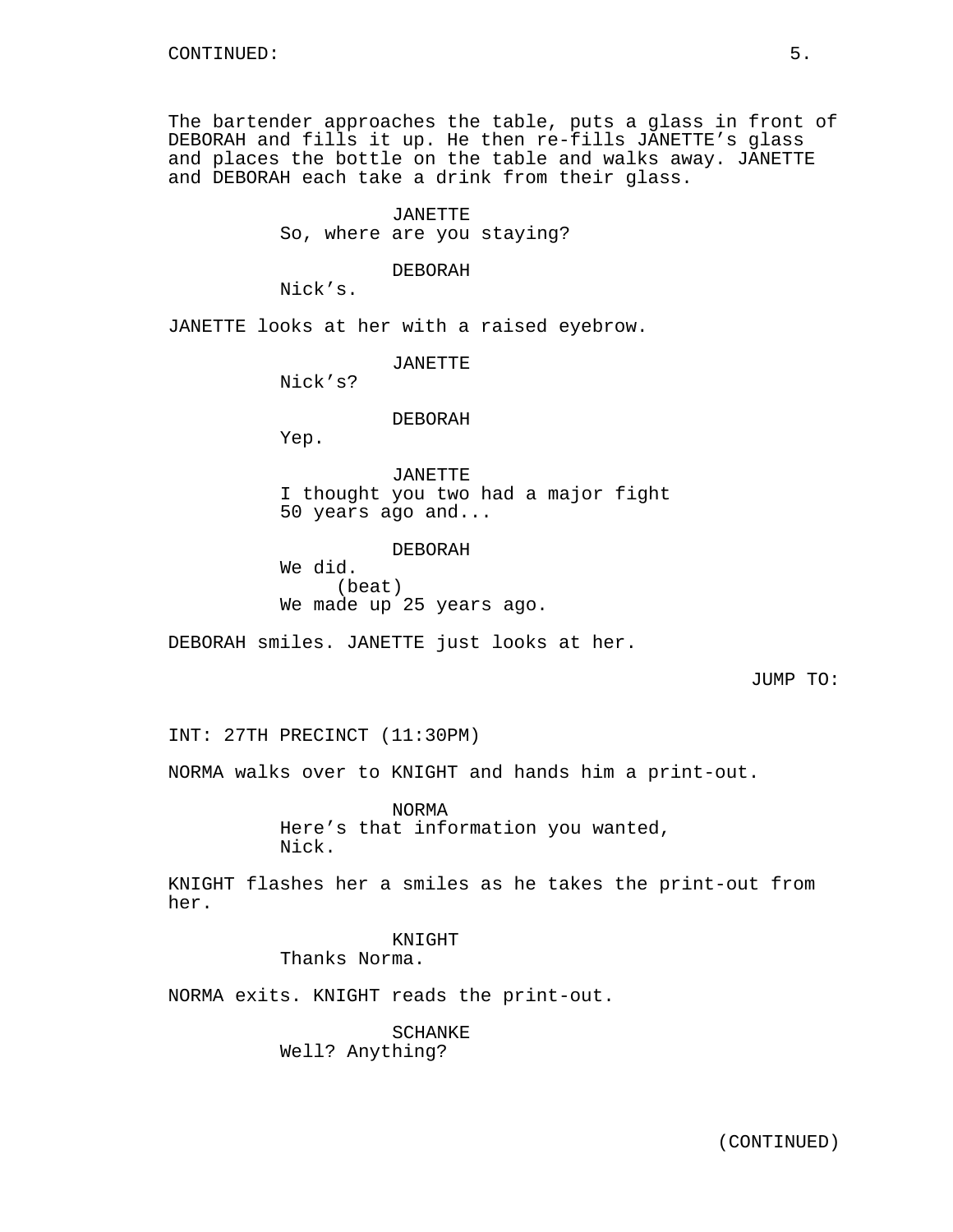KNIGHT

Yeh. There was a set of similar cases in LA in 1990, Vegas in '91, Dallas in '92, and last month in...

KNIGHT is surprised by the name of the next city, and pauses.

SCHANKE

Knight?

KNIGHT

New York.

SCHANKE Any suspects?

KNIGHT

No. None.

SCHANKE You alright? You look like you just seen a ghost!

KNIGHT

I'm fine.

JUMP TO:

EXT: ALLEYWAY (DAY 2: 12:00AM)

A woman is walking down an alleyway. She is grabbed from behind by a vampire. The vampire plunges its fangs into the woman's neck and drains her body of blood. The vampire then reaches into the pocket of its coat, removes a knife, and slashes the woman's throat, destroying the fang marks. As the vampire is putting the knife back into its pocket, the focus is on its hand. Which has a very old and Gothic looking ring on the index finger. The vampire drops the woman's body and flies off. We never see its face, or whether it is a male or female.

JUMP TO:

INT: 27TH PRECINCT (12:30AM)

KNIGHT and SCHANKE are at their desks. STONETREE comes over to them and hands KNIGHT a piece of paper. KNIGHT looks at it. It's an address.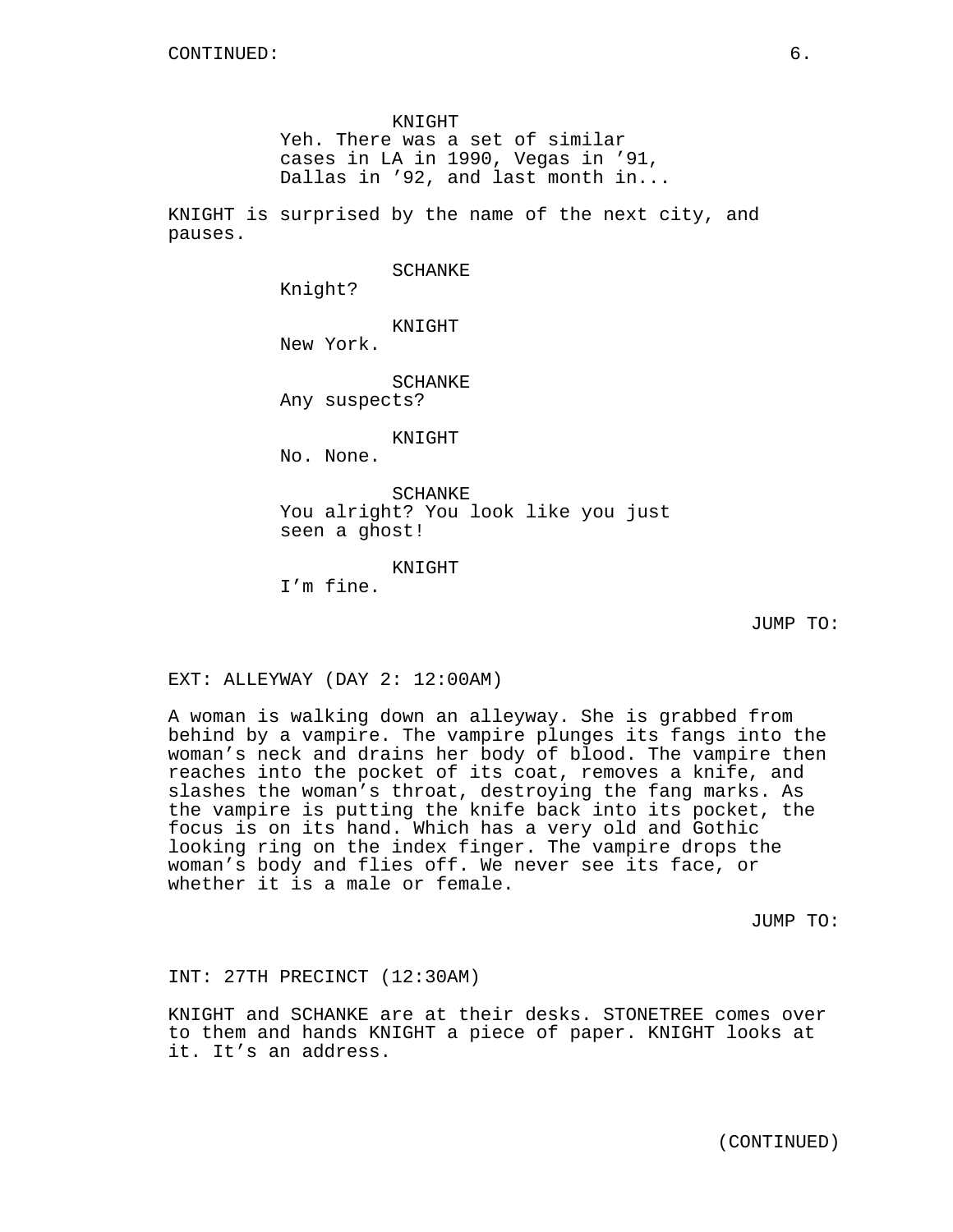CONTINUED: 7.

KNIGHT What's this?

# STONETREE The location of body #3.

KNIGHT and SCHANKE rise and head out.

JUMP TO:

INT: KNIGHT'S WAREHOUSE - LIVING ROOM (2:00AM)

KNIGHT enters. DEBORAH is asleep on the couch. KNIGHT goes over and kisses her forehead. She awakens and pulls him down on top of her on the couch. She wraps her arms around his neck and kisses him. CAMERA zooms in on the index finger of her right hand. It's the ring. They're in a passionate embrace, when the elevator door opens and NATALIE enters. NATALIE sees them and stops.

> NATALIE Oops. Sorry.

She turns to exit. KNIGHT breaks the embrace and gets up.

KNIGHT

Nat, wait.

NATALIE stops. KNIGHT goes to her.

KNIGHT Nat, I'd like you to meet Deborah. She's an... old friend.

DEBORAH rises from the couch.

DEBORAH Friend? I...

KNIGHT Deborah, this is Dr. Natalie Lambert.

DEBORAH Oh. Nice to meet you Natalie.

NATALIE gives her a smile. The phone rings. KNIGHT answers it.

> KNIGHT Hello? (beat) (MORE)

> > (CONTINUED)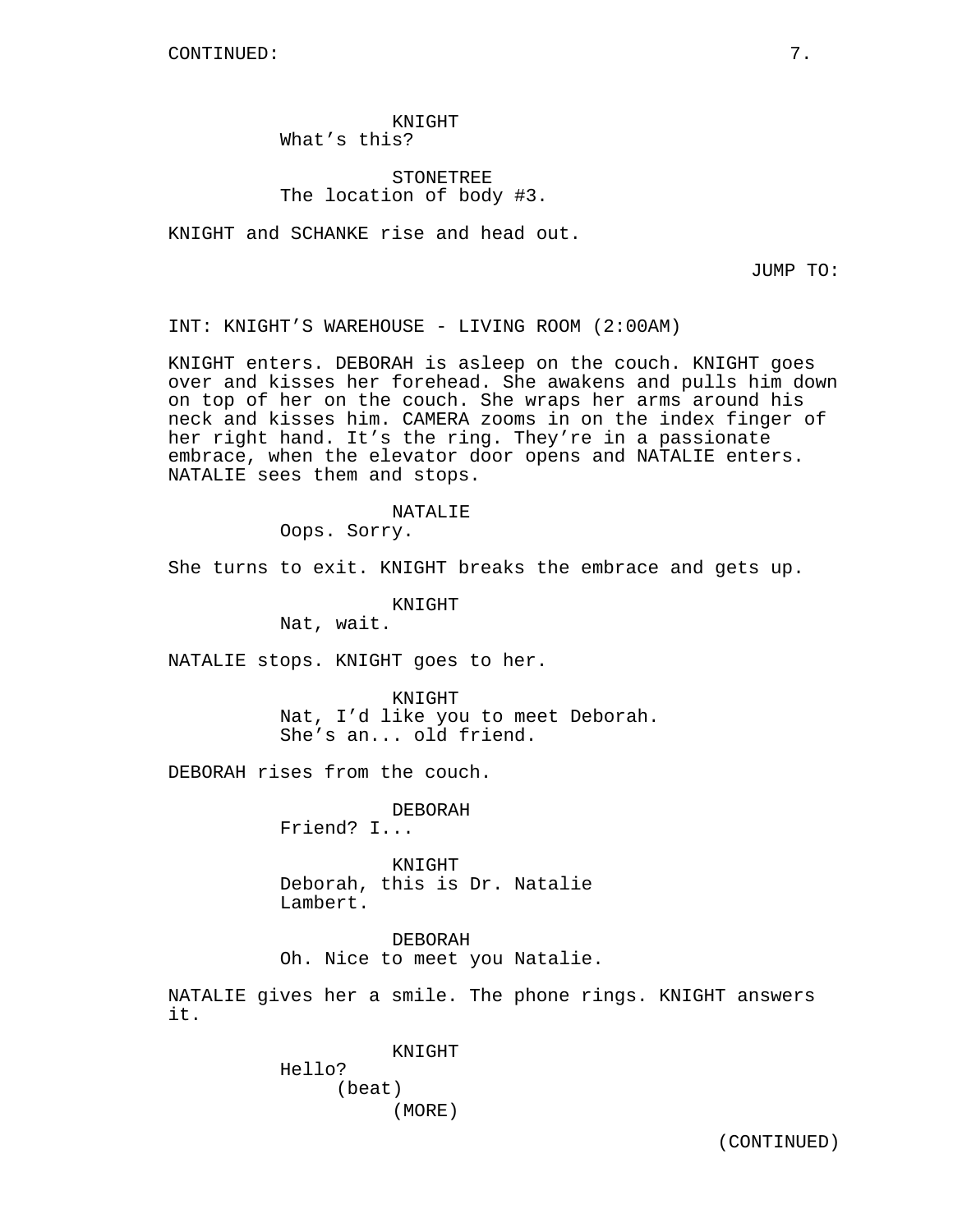KNIGHT (cont'd) Yeh Schank, what is it? (beat) Now? (beat) Okay, okay. I'll be right there. Bye.

KNIGHT hangs up the phone.

KNIGHT Gotta go. Schank thinks he's on to something.

NATALIE But Nick, the sun will...

KNIGHT ...be up in four hours. This won't take that long.

KNIGHT heads to the elevator.

KNIGHT

Bye.

NATALIE / DEBORAH

Bye.

KNIGHT exits. DEBORAH sits back down on couch. NATALIE heads for a chair.

> NATALIE So, how long have you known Nick?

> > DEBORAH

75 years.

NATALIE sits.

NATALIE

75 years?

DEBORAH Yep. ... Can I ask you something?

NATALIE

Ahhhh, sure.

DEBORAH How long have you been in love with him?

NATALIE gives her a look of surprise.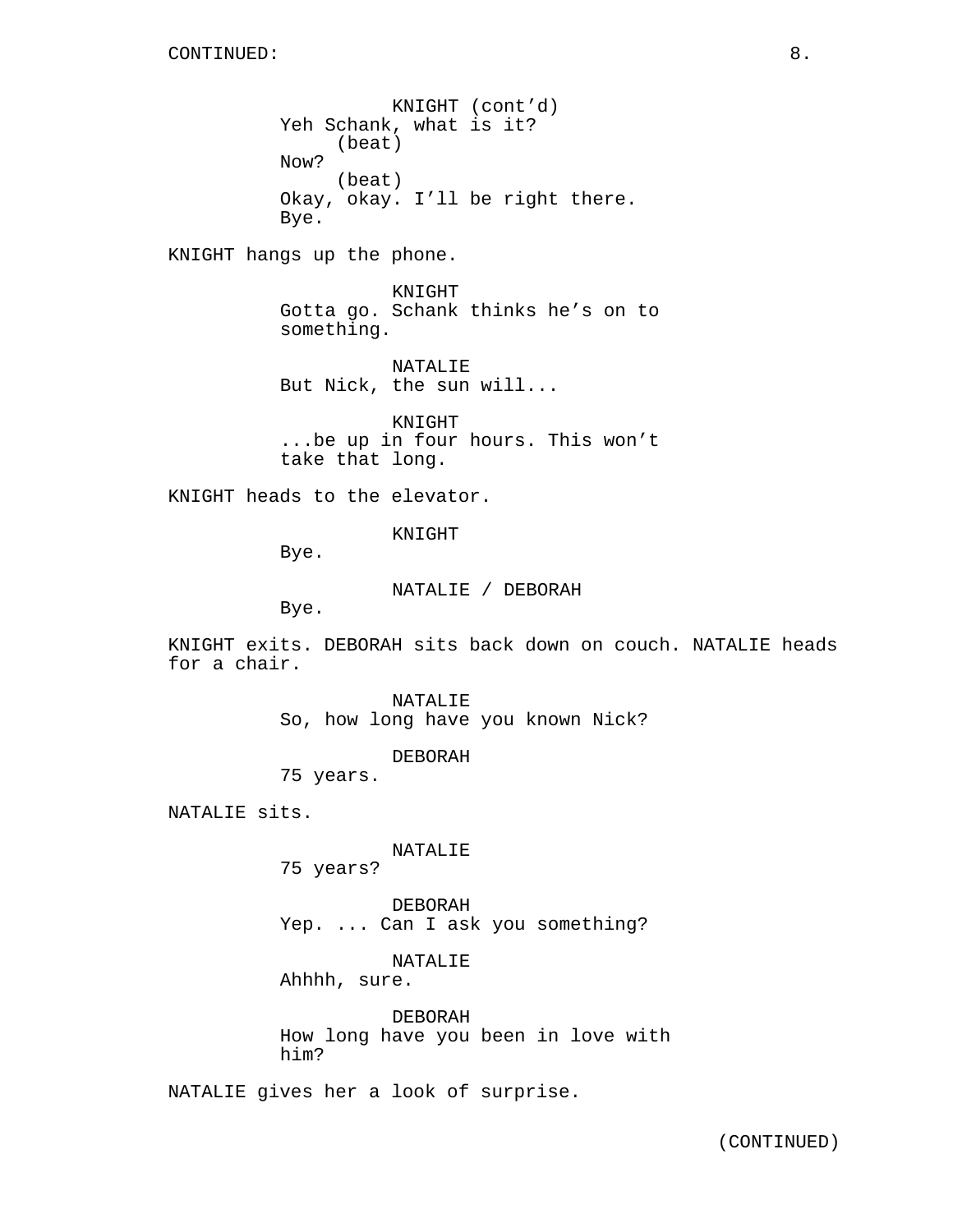NATALIE

What!

DEBORAH Don't try to deny it. It's written all over you.

NATALIE wishes she could find someplace to hide. Deciding that the best place would be at home, she rises.

> NATALIE Gee, is it that late already? I really should get going. Nice meeting you. Bye.

NATALIE heads for the elevator door.

DEBORAH

Bye.

NATALIE exits.

DEBORAH Was it something I said?

JUMP TO:

EXT: ALLEYWAY (10:30PM)

The vampire strikes again. Only this time the ring falls off.

JUMP TO:

EXT: ALLEYWAY (11:50PM)

KNIGHT and SCHANKE arrive on the scene. KNIGHT spots the ring on the ground and recognizes it as DEBORAH's. SCHANKE has his back to KNIGHT. KNIGHT pockets the ring and flies off.

SCHANKE

Kni...

SCHANKE turns around only to find that KNIGHT is nowhere to be found.

> SCHANKE Knight? (beat) Nick?

(CONTINUED)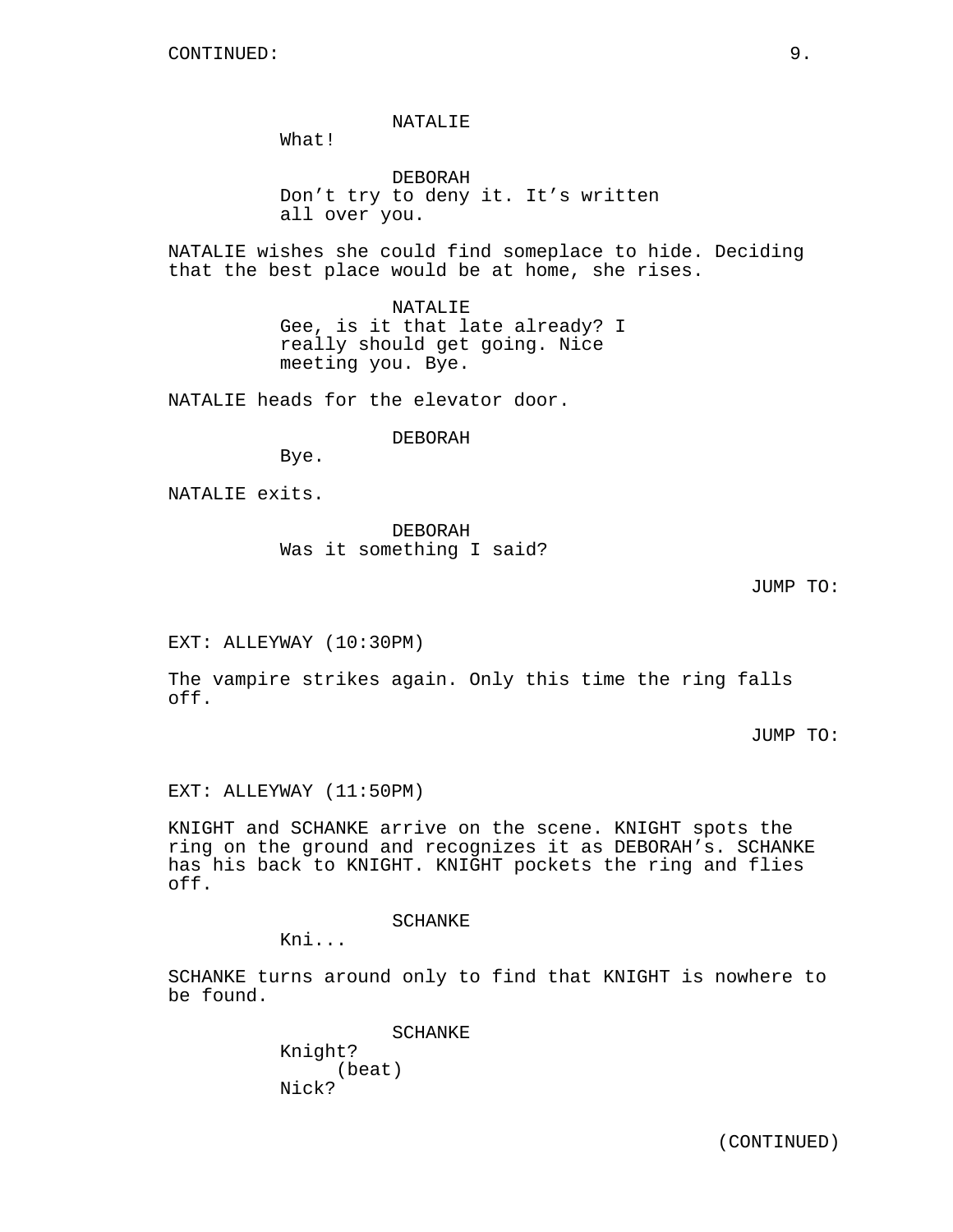(beat) Jeez, I hate it when he does that!

# JUMP TO:

INT: KNIGHT'S - LIVING ROOM (DAY 3: 3:30AM)

KNIGHT enters. DEBORAH is standing by the window, looking out.

KNIGHT

Why?

DEBORAH turns to him.

DEBORAH Why what?

KNIGHT Why are you doing this?

DEBORAH walks over to him.

DEBORAH Doing what? What are you...

KNIGHT takes the ring out of his pocket, and shows it to her.

> **KNIGHT** I found this, tonight, at a murder scene. Recognize it?

> > DEBORAH

Nick, I...

KNIGHT grabs her right arm and her hand comes up. He notices she still has the ring on her finger. KNIGHT releases her and heads to the couch.

> KNIGHT I'm sorry. I...

DEBORAH Would you please tell me what you're talking about?

KNIGHT sits on the couch and DEBORAH joins him. KNIGHT stares at the ring.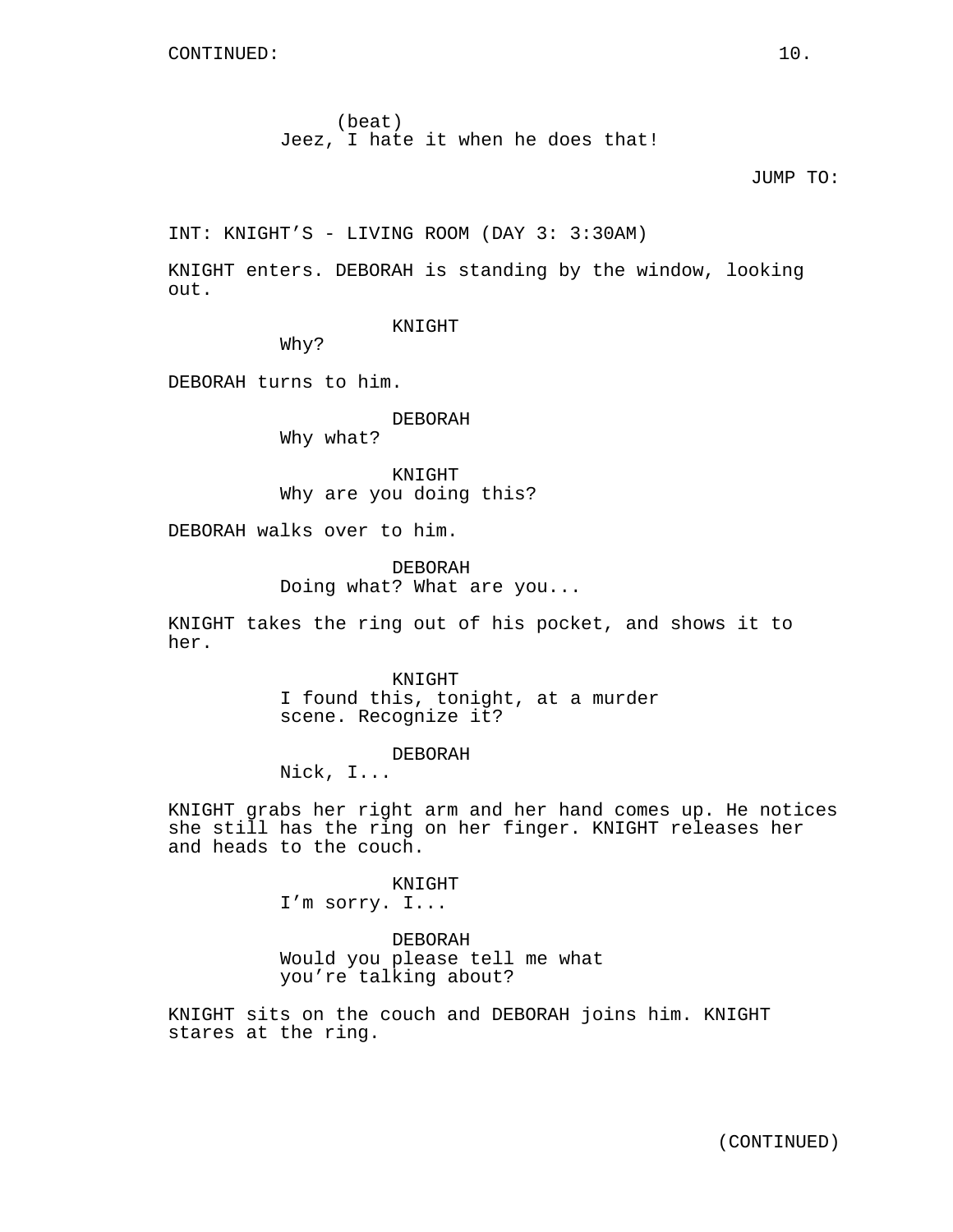KNIGHT I'm sorry. (beat) When I found this ring at the scene, I thought...

DEBORAH You thought that I'd...

### KNIGHT

Yeh.

DEBORAH Nick, I think you've been playing in your mortal world too long.

She takes his head in her hand and kisses him for about 5 seconds, then releases him. She gets up off the couch and flies upstairs. KNIGHT looks up at her and joins her.

JUMP TO:

INT: KNIGHT'S WAREHOUSE - LIVING ROOM (6:00PM)

KNIGHT is listening to his phone messages and playing with the ring. One message is from SCHANKE.

> SCHANKE (VO) Hey Knight, where the hell did you fly off to last night? (beat) Never mind. I don't want to know. You've been in such a strange mood lately. (beat) I did some more digging on those cases Norma turned up. I'll probably have something for you by the time get in, Hasta La Bye-bye.

The sound of the phone hanging up is heard as DEBORAH flies down and grabs KNIGHT from behind and kisses his neck.

JUMP TO:

INT: THE RAVEN (7:30PM)

KNIGHT descends the stairs and goes over to JANETTE.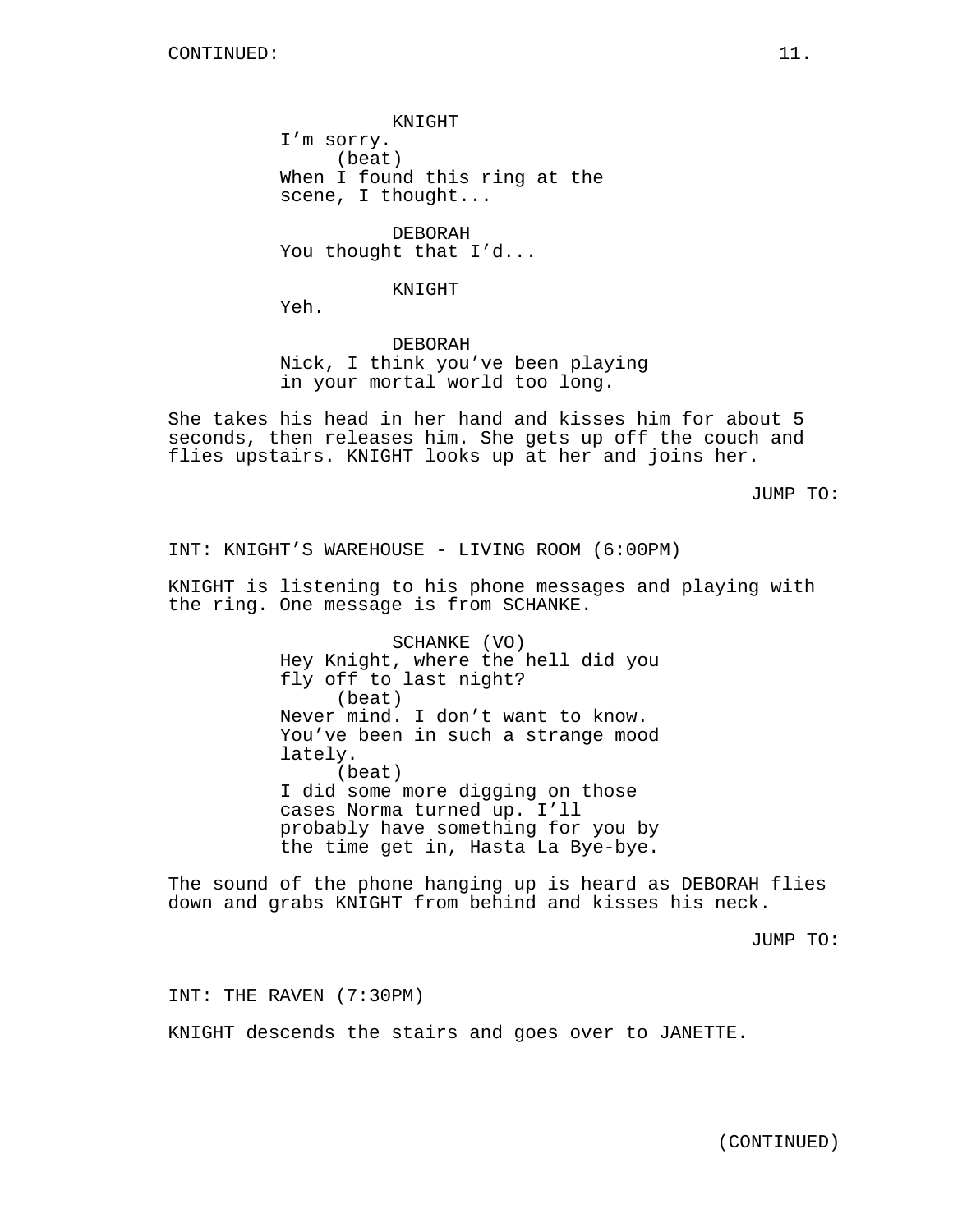JANETTE

Nicola!

JANETTE kisses him. KNIGHT takes the ring out of his pocket and places it on the table.

> KNIGHT What do you know about this ring?

JANETTE It looks like Deborah's.

KNIGHT That's what I thought. But she still has hers.

JANETTE Where'd you get it?

KNIGHT I found it at a murder scene.

JANETTE

Oh.

JUMP TO:

INT: 27TH PRECINCT (7:45PM)

DEBORAH enters looking for KNIGHT. She goes to the front desk and hears SCHANKE talking to NORMA. She recognizes his voice as the one on KNIGHT's tape and goes over to him.

> DEBORAH Excuse me, can you tell me where I might find Nicholas.

SCHANKE turns to her and has no idea who she is looking for.

SCHANKE

Nicholas?

DEBORAH Detective Knight.

SCHANKE's curious as to who this woman is, and what her connection to KNIGHT is.

> SCHANKE He hasn't come in yet. Can I give him a message?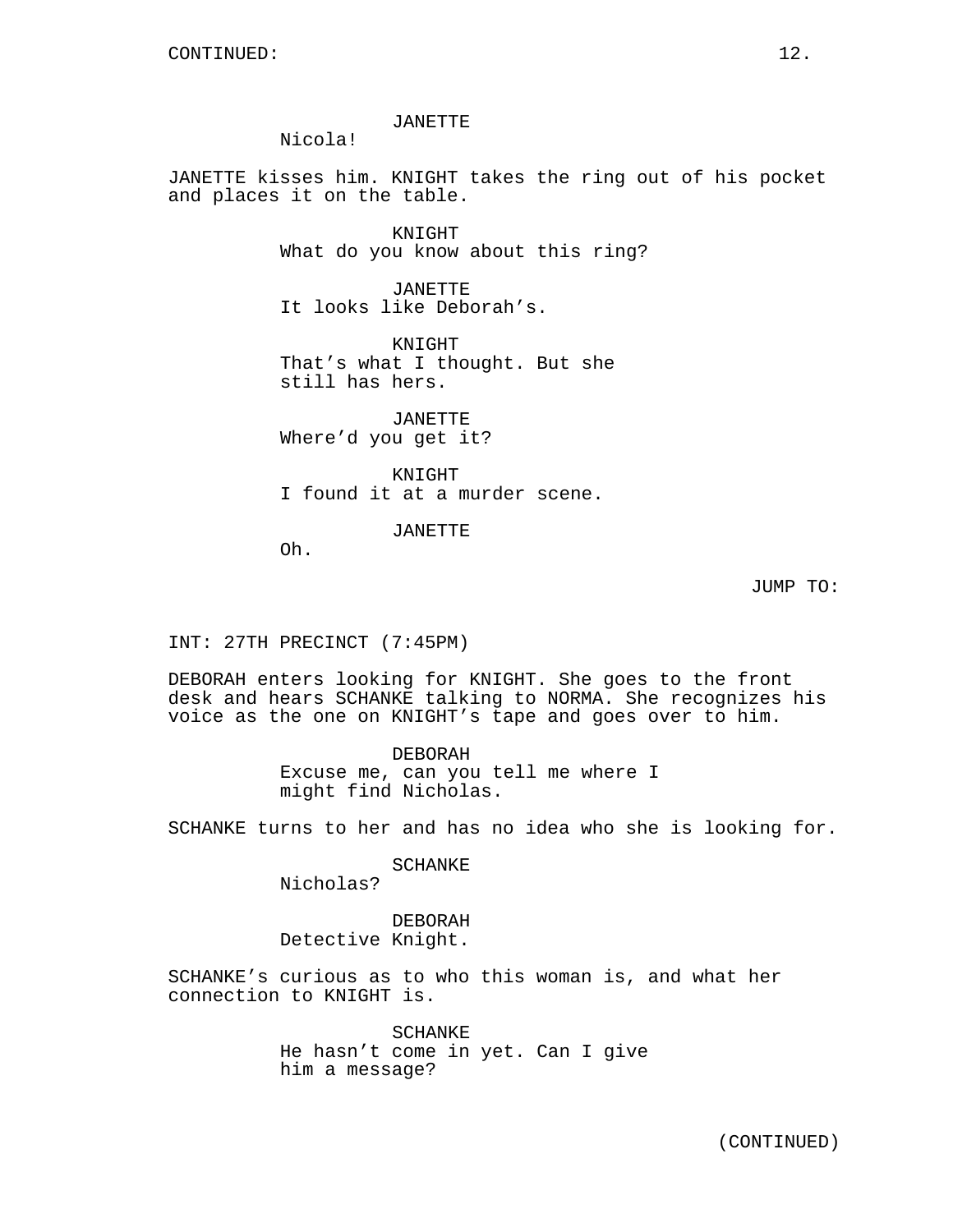Now it is DEBORAH's turn to be surprised. KNIGHT left the warehouse over an hour ago.

> DEBORAH No, never mind. It was nothing important. I'll see him when he gets home tonight.

DEBORAH turns to leave. SCHANKE stops her.

SCHANKE

Wait.

She turns back to face him.

SCHANKE I don't think we've met. I'm Detective Don Schanke. His partner.

DEBORAH I'm Deborah. His... girlfriend.

SCHANKE's surprised, a girlfriend? That could explain KNIGHT's weird behaviour lately. But why keep her a secret?

> SCHANKE Girlfriend? I didn't know Knight had a girlfriend.

> > DEBORAH

We've known each other for... forever. It's been a kind of on-again-off-again relationship.

SCHANKE

Oh.

DEBORAH Nice meeting you Don. Gotta fly. Bye.

SCHANKE

Bye.

DEBORAH exits and SCHANKE watches her exit.

JUMP TO: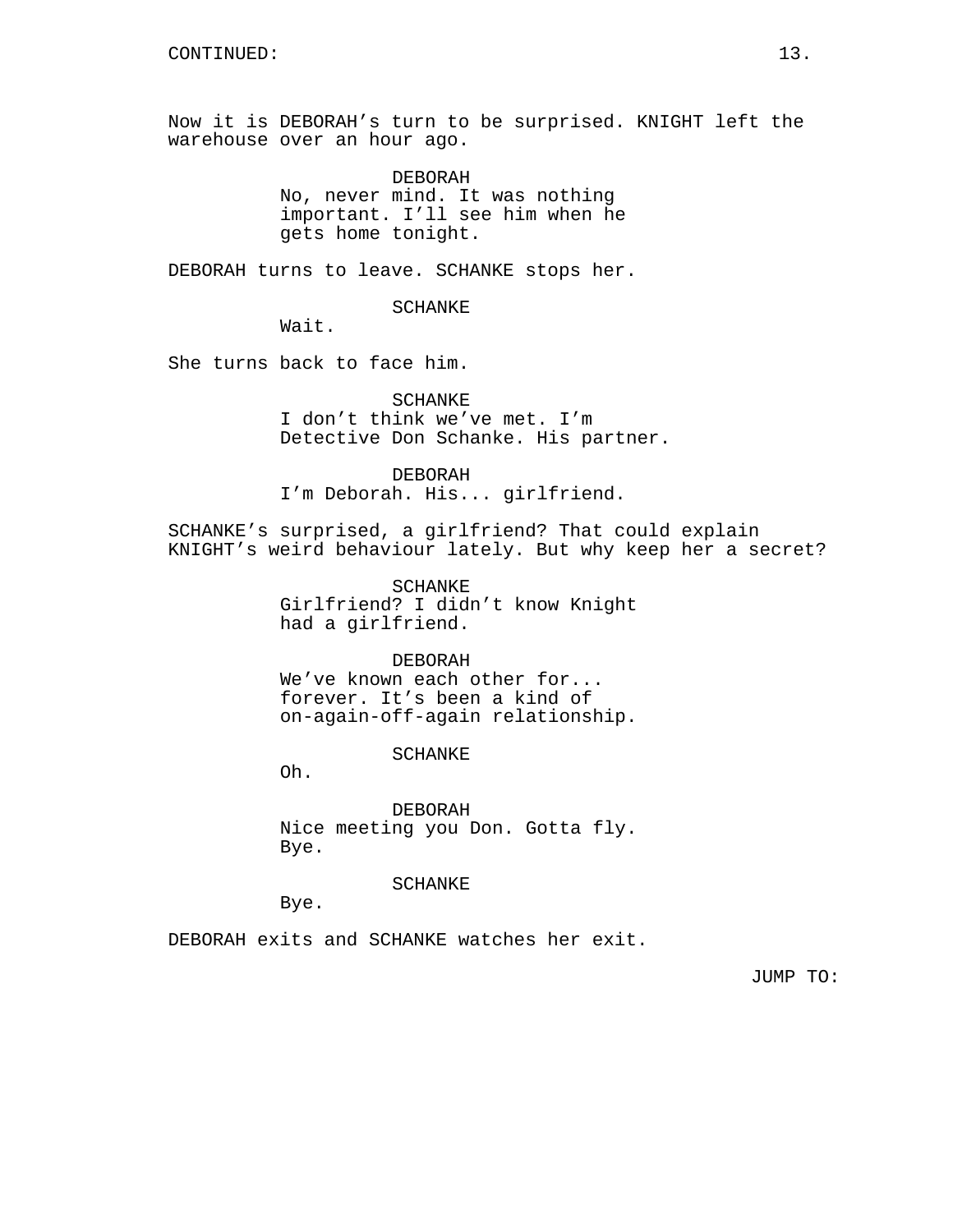KNIGHT and JANETTE are still talking.

JANETTE The only person I ever saw with a ring like this, was Deborah.

KNIGHT

Okay. (beat) Look, if you hear anything...

JANETTE

I'll call.

KNIGHT kisses her and leaves. JANETTE watches him leave. She gets up from the table and notices that KNIGHT forgot the ring. She picks it up and looks at it more closely. This time she notices a few symbols on the outside and inside of the band that she didn't notice before. She's reminded of a story that LaCroix told her centuries ago.

FADE TO:

FLASHBACK -- INT: LIVING ROOM - PARIS 1225

LACROIX is sitting at a table playing a game of chess with himself and drinking a glass of blood. JANETTE enters and sits on the couch. LACROIX senses that something heavy is on her mind. He looks up from the board.

LACROIX

What's puzzling you, Janette?

JANETTE If I asked you a question, would you answer it?

LACROIX gets up from board and goes to her.

LACROIX If I knew the answer, my child.

LACROIX sits beside her on the couch.

JANETTE I heard some of the others talking tonight about a coven ring. What's a coven ring?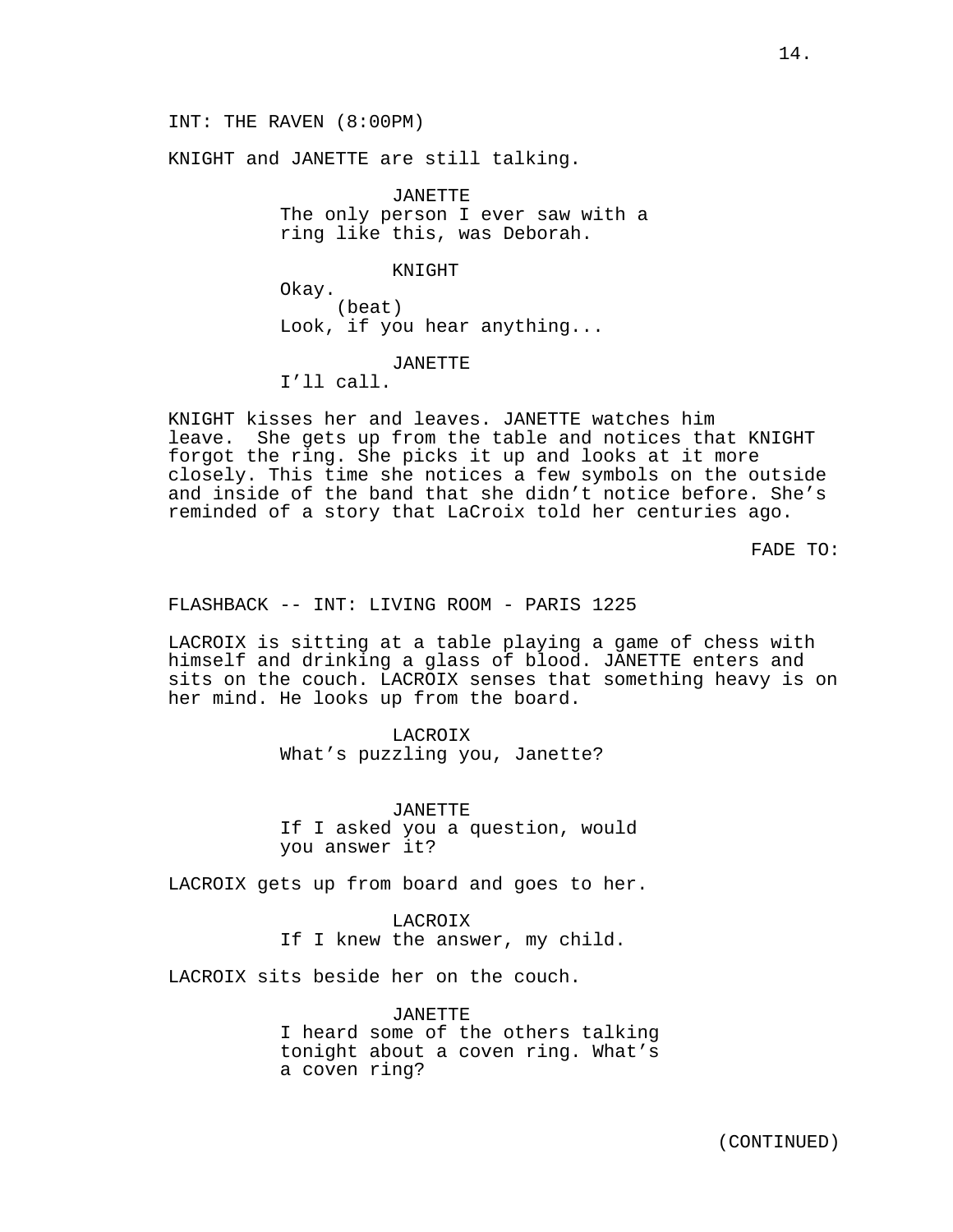LACROIX gets a strange look on his face, as if that was the last thing in the world he wanted to discuss.

# LACROIX

Remember I told you how, not so long ago, we grouped together like families and were called covens?

#### JANETTE

Yes.

## LACROIX

Well, the head of each coven had a ring. Each ring was different, no two alike. The ring was passed from old leader to new leader. (beat x2)

In the beginning, the leaders decided they needed something to make them stand apart from the rest of the coven. All the leaders decided they would send someone to approach a local jewel smith and ask him to make, what would later be referred to as coven rings. The local jeweler, who was also a master of black-magic, accepted the task. Knowing that the rings would be worn by vampires, he inscribed on both the inside and outside of the ring, a curse.

#### JANETTE

A curse? What sort of curse?

#### LACROIX

"If the bearer of this ring, should for any reason, lose or misplace it, for a period of more than 24 hours, the bearer shall be consumed with fire"

#### JANETTE

Oh.

### LACROIX

After the covens disbanded, the current leaders kept the rings and started a new tradition. The ring would be passed from bearer to the 1st person they brought over.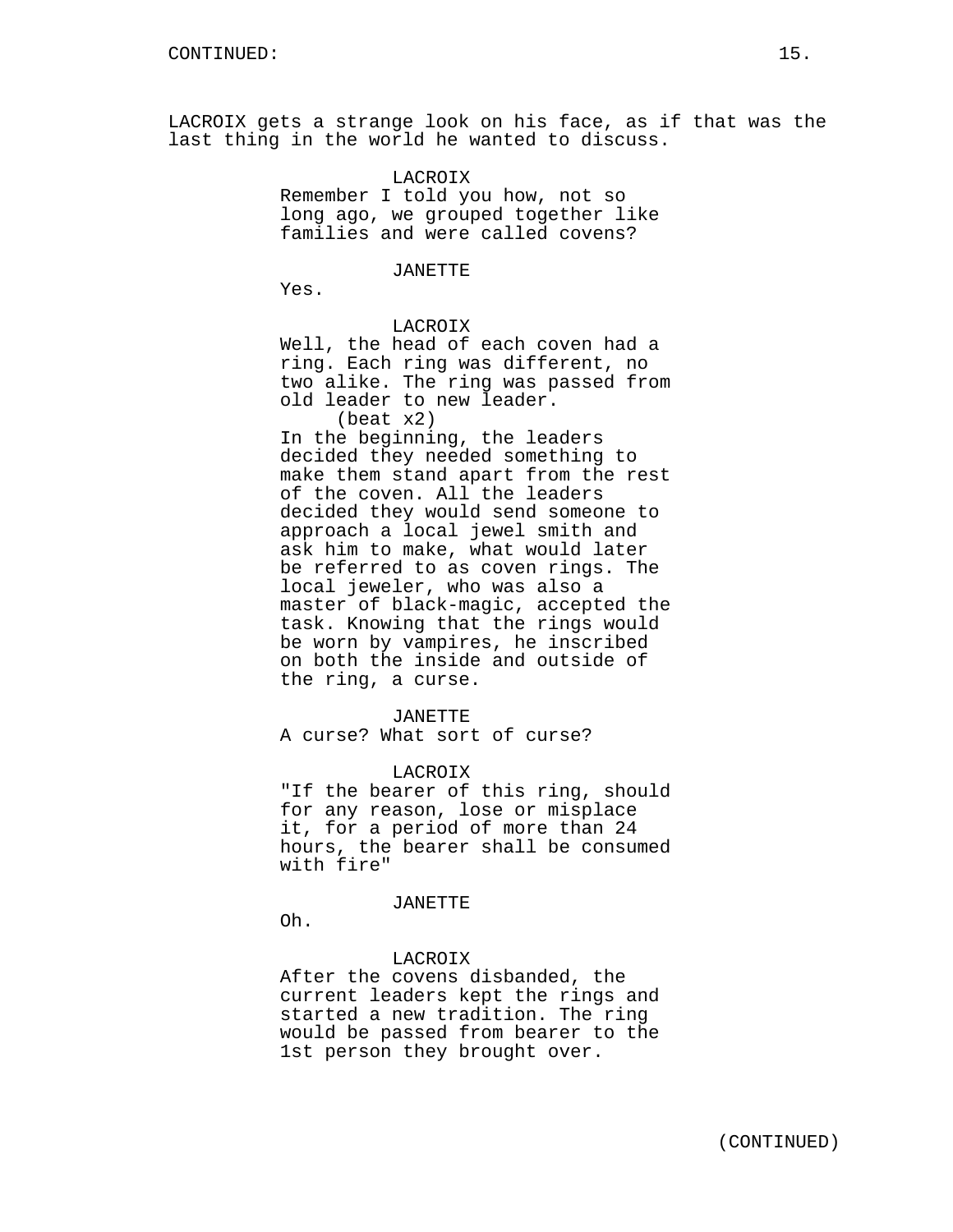JANETTE But wouldn't the curse kill the previous owner?

LACROIX No. You see the curse only stated lost or misplaced. Since the ring was given away, it has neither been lost nor misplaced.

JANETTE

I see.

LACROIX Does that answer your question?

JANETTE

Yes. It does.

LACROIX

Good.

LACROIX returns to his chess board. JANETTE exits room.

FADE TO:

INT: THE RAVEN (8:15PM)

JANETTE realizes the ring in her hand is a coven ring. She picks up the ring and exits.

JUMP TO:

INT: 27TH PRECINCT (9:00PM)

SCHANKE and KNIGHT are sitting at their desks. SCHANKE hands KNIGHT three photographs.

> SCHANKE A surveillance camera from a nearby Jewelry shop, in New York, managed to get these shots.

PICTURE 1: A hand pulling a knife out of pocket. The ring is not clearly visible, but KNIGHT can make it out.

PICTURE 2: Knife slashing victim's throat.

PICTURE 3: A not so clear shot of a woman as she passes by a street lamp. KNIGHT thinks it kind of resembles DEBORAH. KNIGHT stares at picture.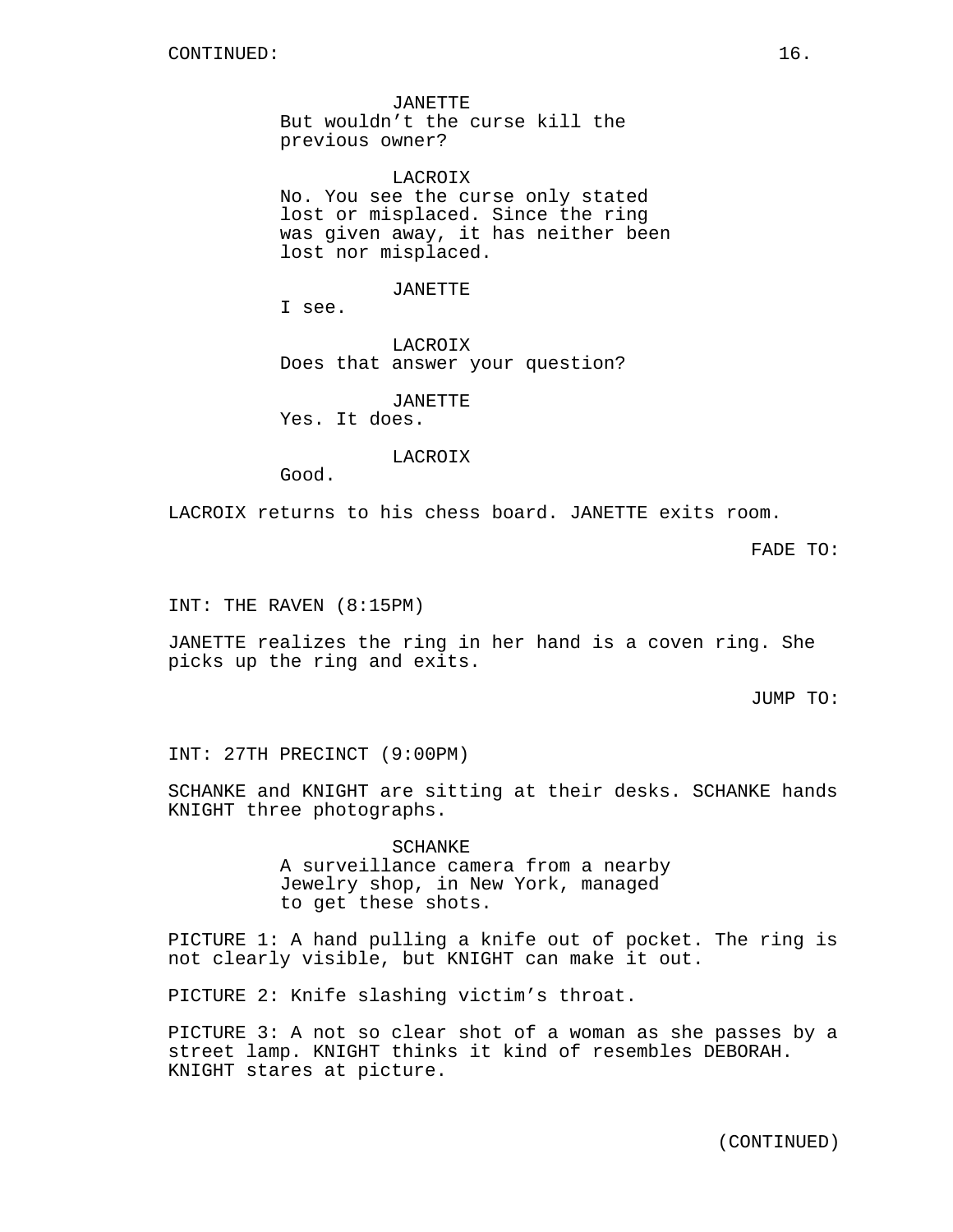SCHANKE Knight? (beat) Knight, you listening?

KNIGHT What? Oh yeh. I heard you. Is there a way we can get this third pic...

SCHANKE The lab is working on it as we speak.

A man approaches them carrying an envelope.

MAN I'm looking for a Detective Schanke?

SCHANKE You found him.

The MAN hands SCHANKE the envelope.

MAN The lab asked me to give you this.

SCHANKE takes the envelope.

SCHANKE

Thanks.

The MAN exits.

SCHANKE Well, shall we see who our mystery woman is?

SCHANKE opens the envelope and takes out the picture. He looks at it and recognizes the woman.

SCHANKE

Ah, Knight?

KNIGHT

Yeh.

SCHANKE I hate to be the bearer of bad news, but, how well do you know your new girlfriend?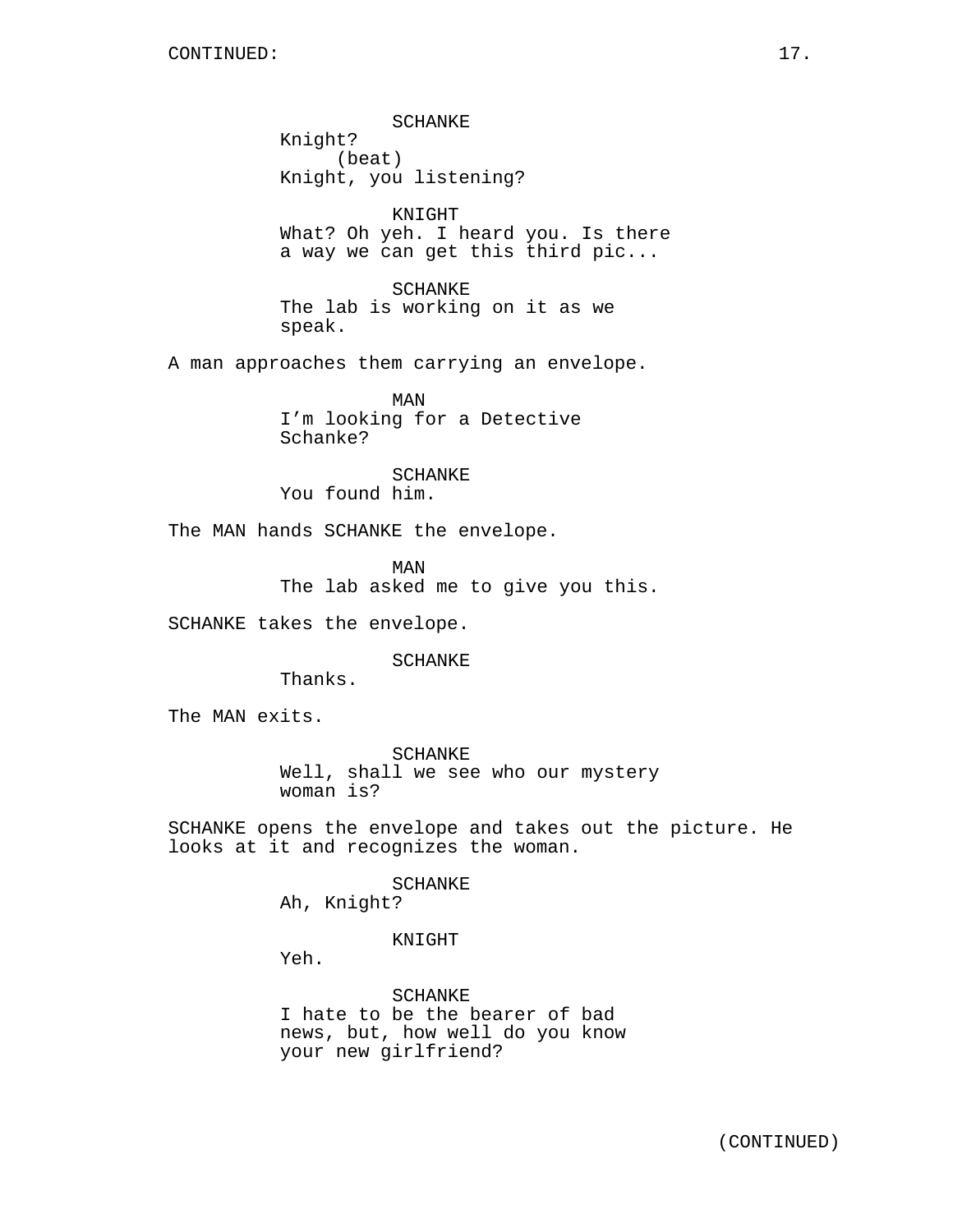### KNIGHT

My what?

SCHANKE shows KNIGHT the picture.

SCHANKE This is the woman you've been seeing, isn't it?

KNIGHT has no idea how SCHANKE knows about DEBORAH, but, yes, the woman in the picture is her. KNIGHT gets up and heads out.

> SCHANKE Knight? (beat) KNIGHT! (beat) I guess it is. Too bad. She seemed like a nice enough woman.

KNIGHT's phone rings.

SCHANKE

Great.

SCHANKE answers KNIGHT's phone.

SCHANKE

Homicide.

NATALIE (VO) Schank? Where's Nick?

SCHANKE How the hell should I know. I'm just his partner not his moth...

NATALIE (VO) What happened?

SCHANKE I showed him a picture of a suspect and... he flew out here.

NATALIE (VO) Oh. I'll try him ...

SCHANKE Ah, Natalie, I wouldn't do that.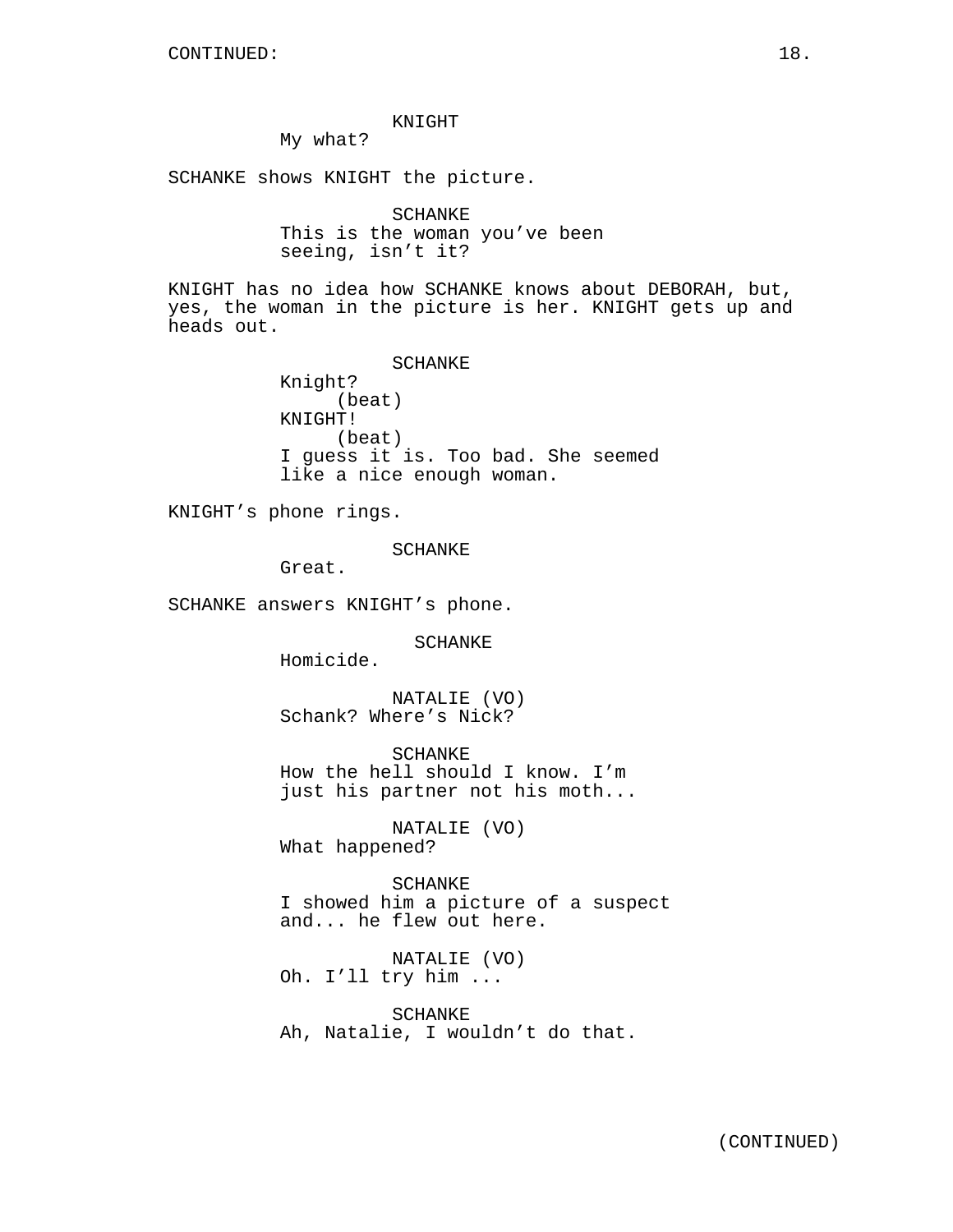NATALIE (VO)

Why not?

SCHANKE The picture was of his new... girlfriend.

NATALIE (VO) You mean Deborah?

SCHANKE raises an eyebrow, surprised NATALIE knows of her.

SCHANKE You know her?

NATALIE (VO) Not really. Ah, look, I gotta go. Bye.

NATALIE hangs up.

SCHANKE Natalie? Nat ....

SCHANKE hangs up.

JUMP TO:

INT: KNIGHT'S WAREHOUSE (10:15PM)

KNIGHT opens the door expecting to find DEBORAH there, but instead he finds JANETTE, leaning on the piano.

> KNIGHT Janette? Where's Deborah?

> > JANETTE

I don't know.

KNIGHT What are you doing here?

JANETTE opens her hand and shows him the ring.

JANETTE To return this. You left it at the club.

KNIGHT

The ring.

KNIGHT takes the ring from her.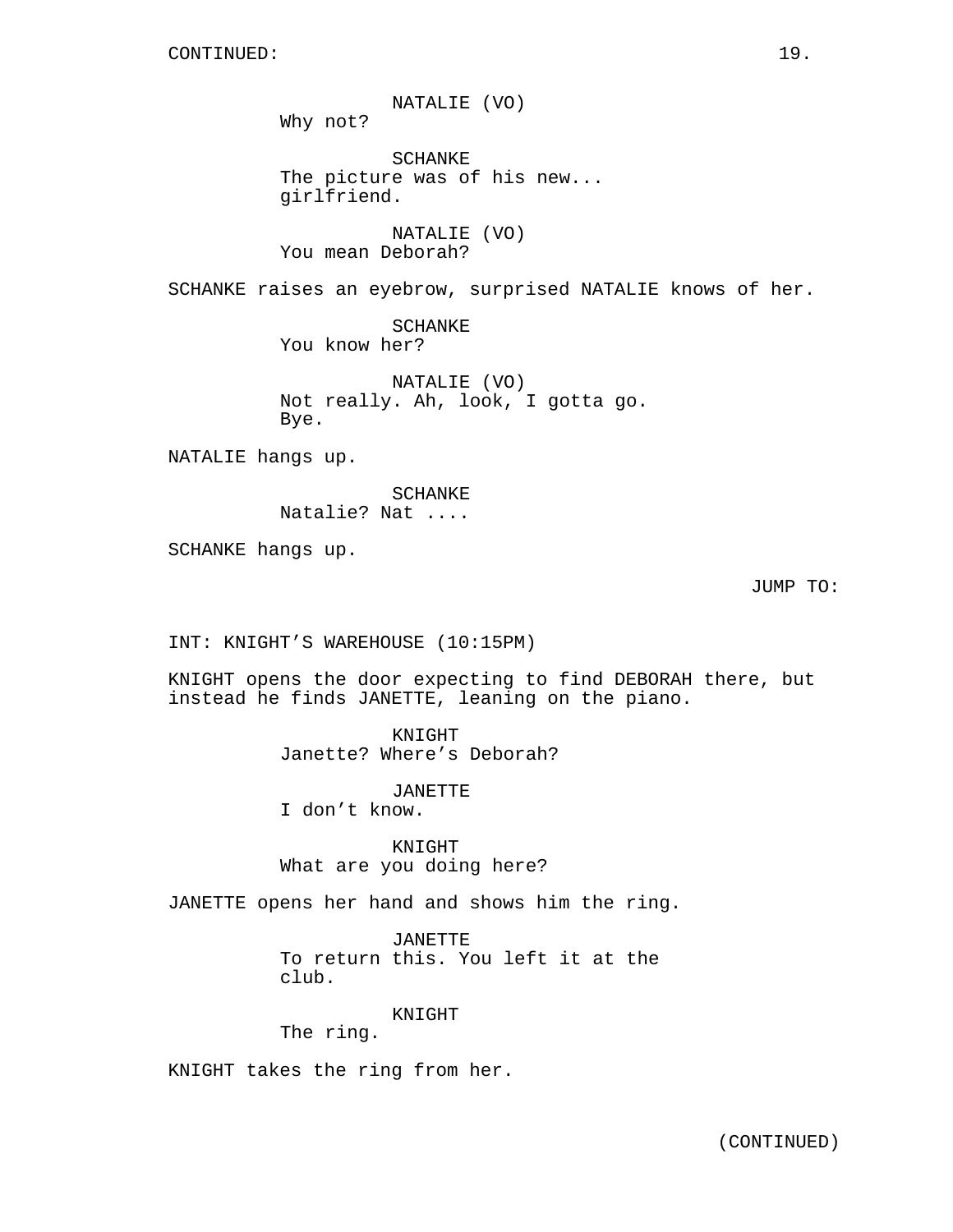JANETTE It's not just any ring, Nicola. It's one of the coven rings.

KNIGHT A Coven Ring! Oh my God!

KNIGHT looks at clock. It reads 10:16 pm.

JANETTE

What?

KNIGHT The Curse. Remember?

JANETTE Yes. That's why I...

KNIGHT Last night's slaying was at 10:30. I only have 14 minutes to find her.

JANETTE Wait, this killer you're looking for is...

KNIGHT

Yes.

JANETTE What will you do if you find her?

KNIGHT I'll worry about that when I find her. Do me a favor and stay here in case she returns.

JANETTE Of course, Nicola. Good luck.

JANETTE kisses him, then he flies out the window.

JUMP TO:

EXT: ALLEYWAY (10:27PM)

DEBORAH is about to attack a woman, when KNIGHT lands in the alley.

> KNIGHT Deborah, no!!!

DEBORAH releases the woman, who runs off.

(CONTINUED)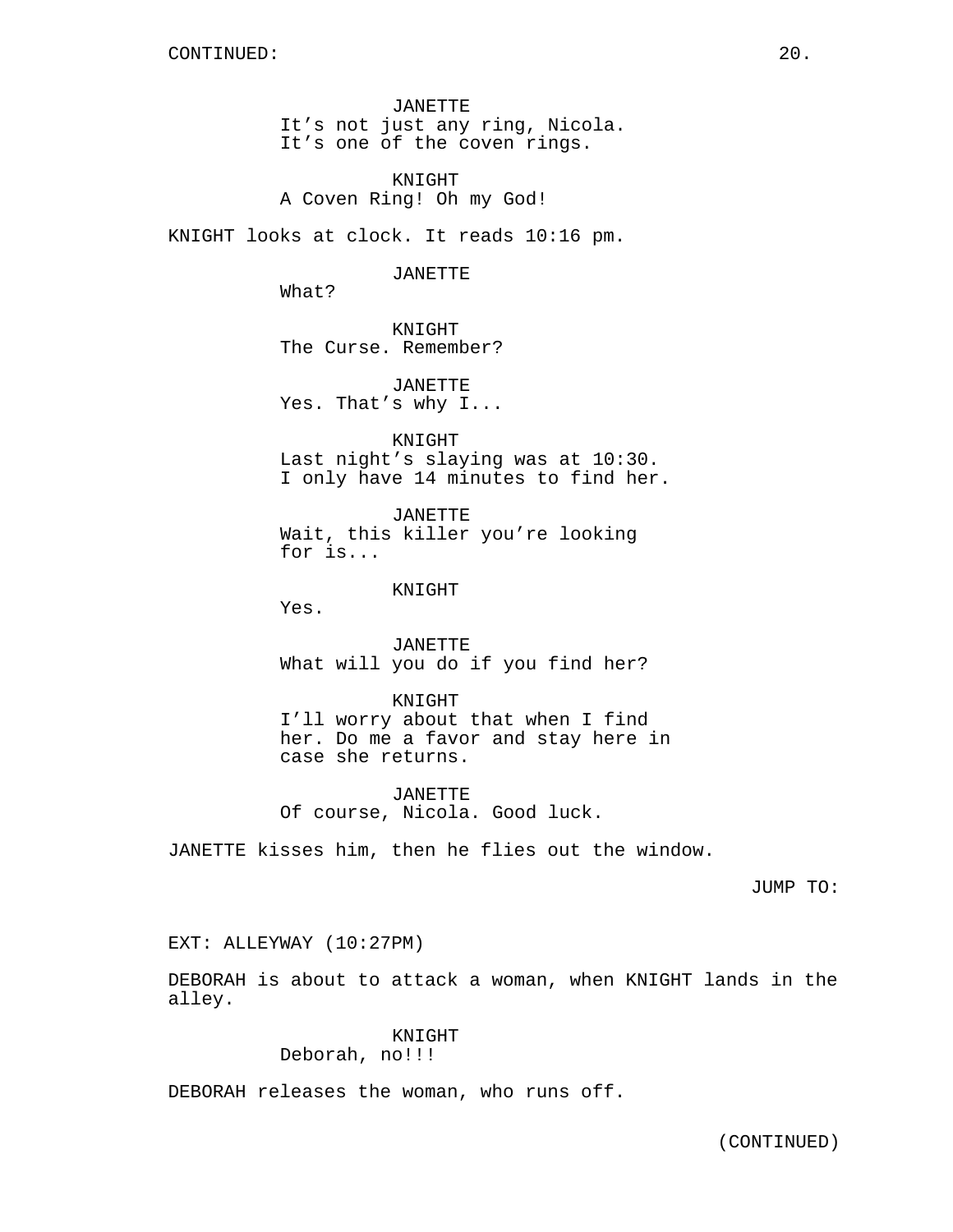DEBORAH Nicholas. What are...

KNIGHT You lied to me.

KNIGHT slowly advances toward her.

DEBORAH Lied? About what?

KNIGHT holds up the ring.

KNIGHT Which one is the real one, Deb?

DEBORAH Why? What difference does...

KNIGHT

If this one, is the real one, then I'd say you have about three minutes left to live.

DEBORAH

What?

KNIGHT The curse, Deborah. Remember?

DEBORAH Curse? What... Give me the ring Nicholas.

DEBORAH runs into his arms.

DEBORAH

Please!!

KNIGHT

Why?

DEBORAH wraps her arms around him.

DEBORAH Give me the ring my love.

KNIGHT Deborah, in case you've forgotten, I'm a cop. It's my job to stop you.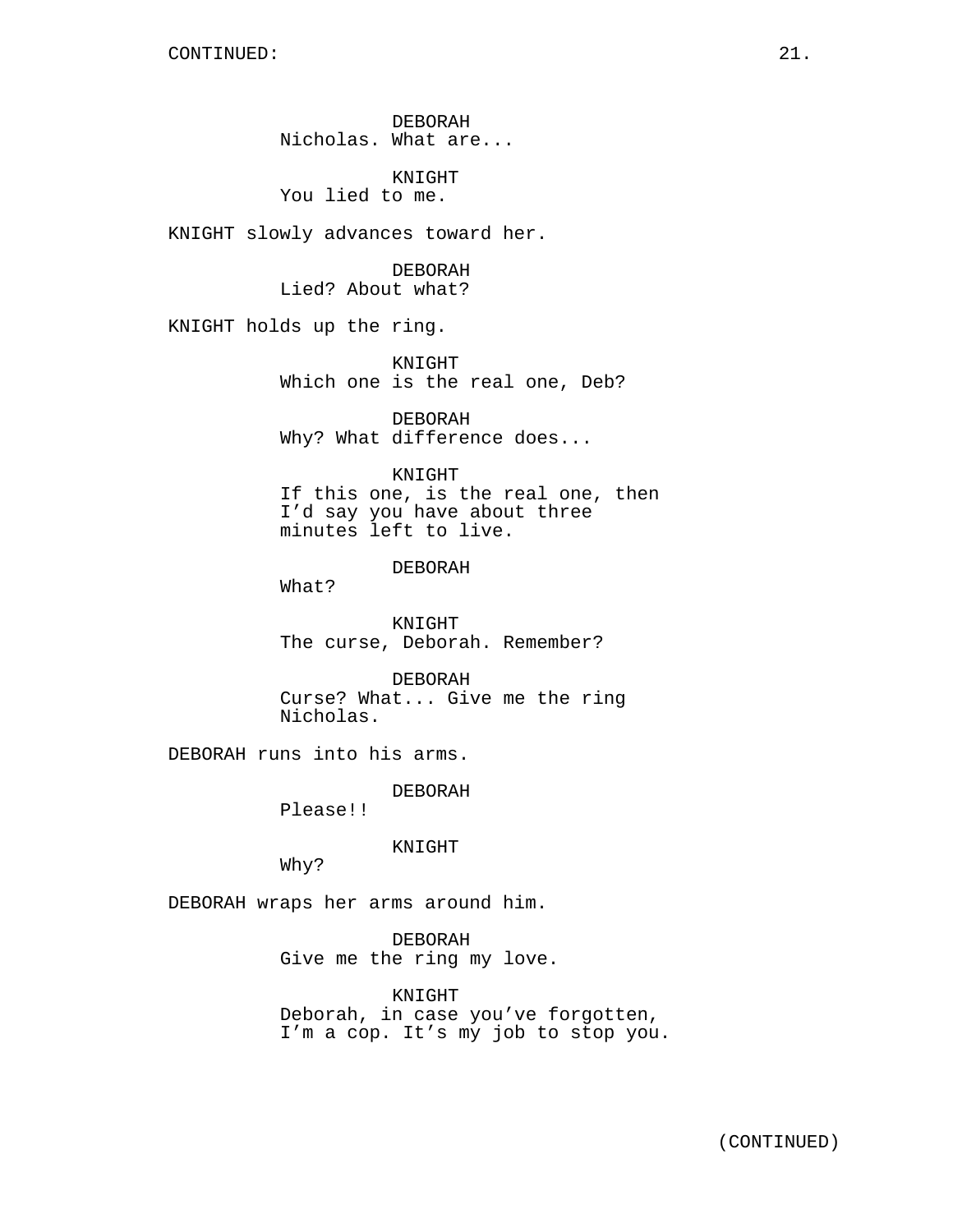DEBORAH You're also one of us, Nicholas. Who are you more true to? US or THEM?

She kisses his neck and tries to seduce him in the alley while also trying to get the ring out of his hand. She almost has it when he pushes her away. The force knocks the ring from his grasp and it falls down to the ground and rolls down a sewer. A siren can be heard in the background. The siren stops at the far end of the alley, behind KNIGHT.

> KNIGHT I'm sorry, Deborah.

DEBORAH Nick, please! I...

She starts to smoke. KNIGHT releases her and backs away.

DEBORAH Nick! Help me! Niiiiick!

She screams his name as she bursts into flames.

PAN TO:

FAR END OF ALLEY

SCHANKE gets out of car.

SCHANKE

Oh my God!!

SCHANKE runs to KNIGHT.

CONTINUE TO:

ALLEY (KNIGHT'S LOCATION)

SCHANKE Knight, what the hell happened?

KNIGHT is just watching the fire, which burns out as quick as it started.

SCHANKE

Knight?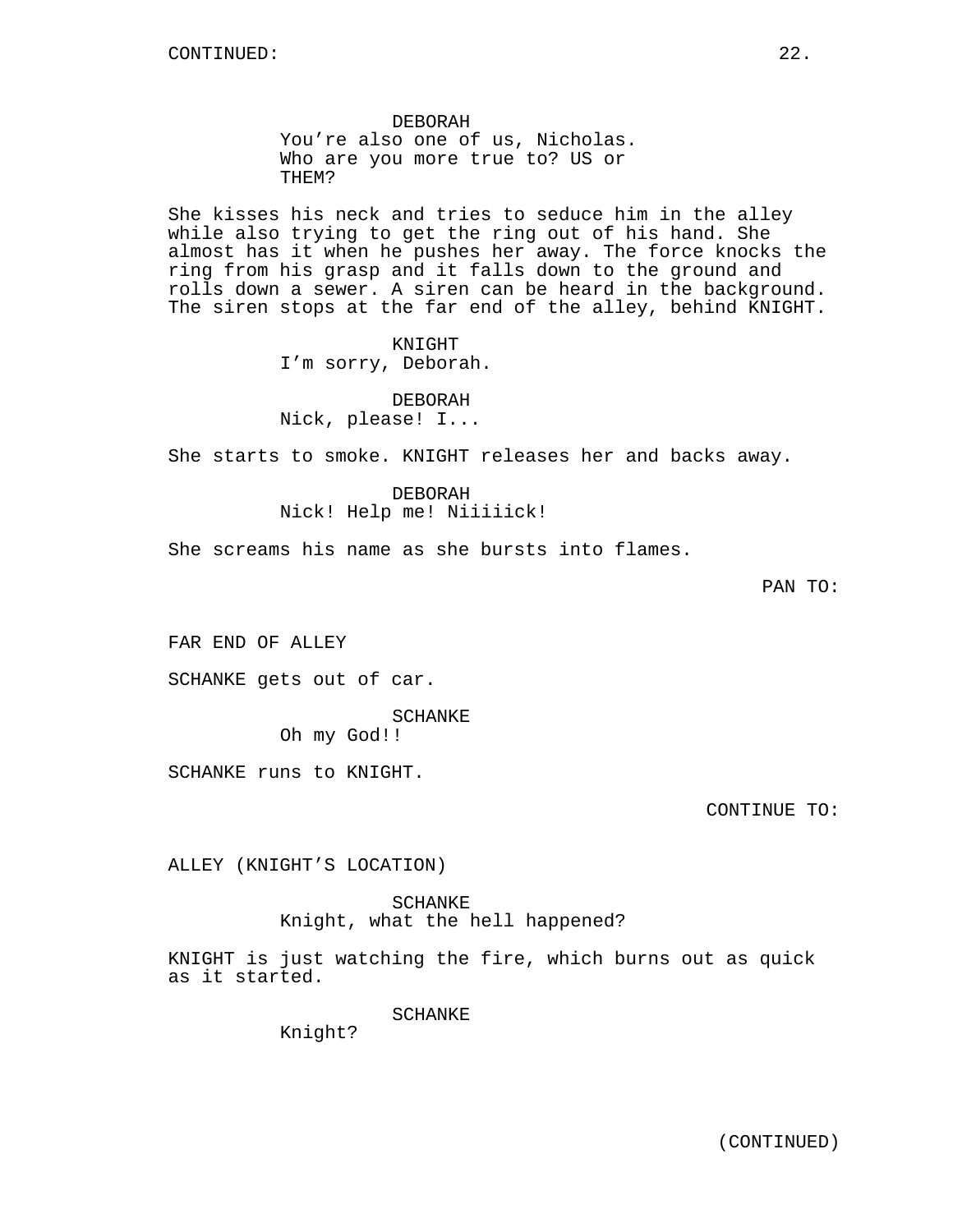KNIGHT walks over to spot where she was standing and kneels beside her ashes. SCHANKE just stands and stares at KNIGHT, as KNIGHT removes a plastic bag from his pocket and places her ashes into it. SCHANKE walks over to KNIGHT.

> **SCHANKE** Nick, you alright?

> KNIGHT Yeh. I'll be fine.

SCHANKE You sure? You don't...

KNIGHT I said I'll be fine !!!

KNIGHT gets up and walks off. SCHANKE goes after him.

SCHANKE Okay, okay. No need to bite my head off. (beat) You mind telling me just what the hell happened back there!!

KNIGHT turns to him with a sad look in his eyes.

KNIGHT Maybe one day. But not now.

SCHANKE looks back down the alley. KNIGHT flies off.

SCHANKE I'm real sorry Knight. I know...

SCHANKE turns back around and notices KNIGHT is gone. Again.

SCHANKE Knight? KNIGHT!!!!

JUMP TO:

EXT: HARBOUR (DAY 4: 3:45AM)

KNIGHT and JANETTE are standing by the water. KNIGHT takes the plastic bag out of his pocket and scatters DEBORAH's ashes to the wind. JANETTE sees the far away look in KNIGHT's eyes.